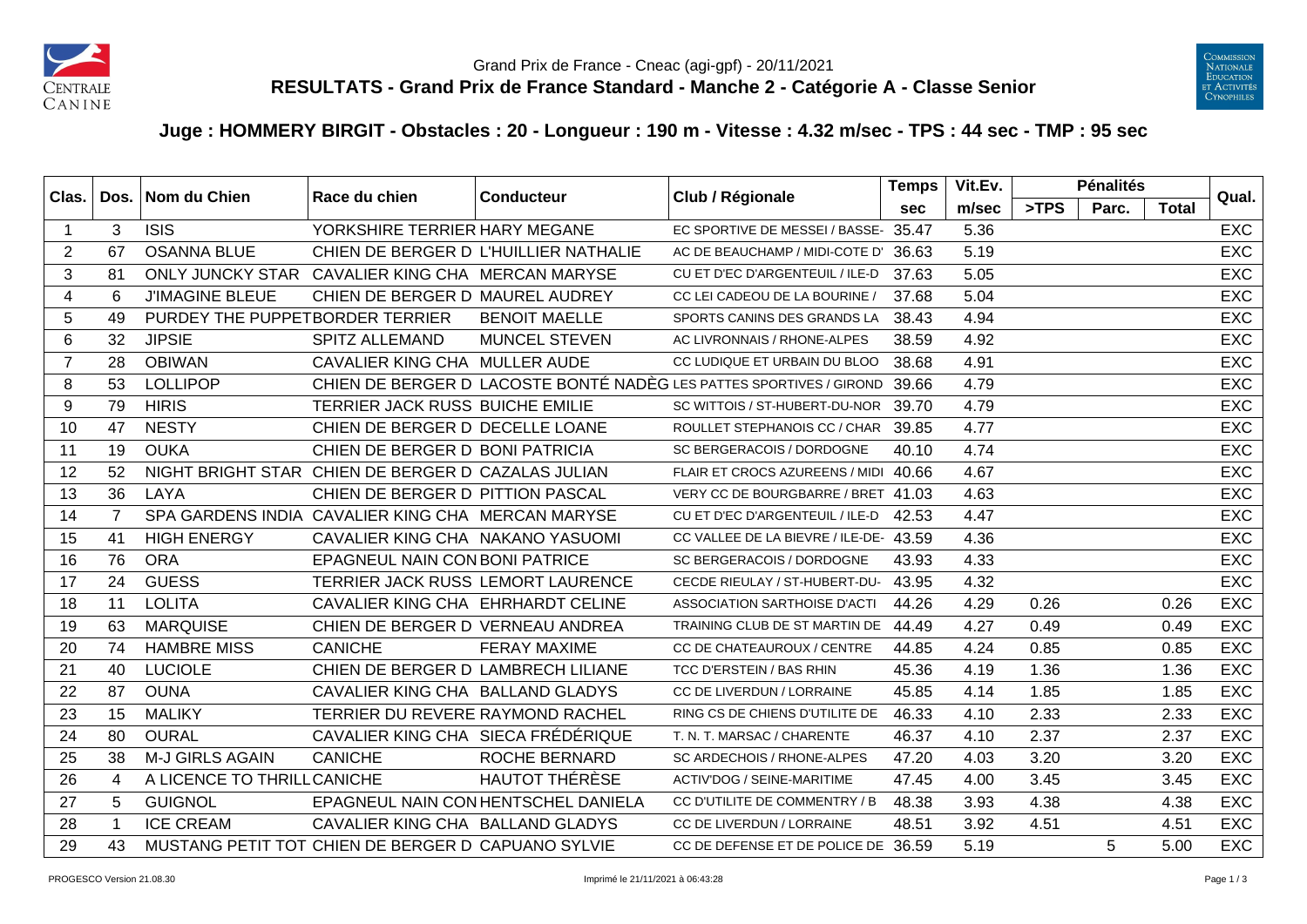| 30 | 18              | <b>OSLO</b>          | TERRIER JACK RUSS BONDU BAPTISTE                    |                                      | LES LOUANGES DE CAPRY / DORD 38.11                                   |       | 4.99 |       | 5          | 5.00  | <b>EXC</b>  |
|----|-----------------|----------------------|-----------------------------------------------------|--------------------------------------|----------------------------------------------------------------------|-------|------|-------|------------|-------|-------------|
| 31 | 71              |                      | OU EST DONC ORNIC TERRIER DE BOSTON LOISEAUX MANON  |                                      | AC SPORTIVE BOULZICOURT / CH                                         | 39.54 | 4.81 |       | 5          | 5.00  | <b>EXC</b>  |
| 32 | 50              | <b>OLLY</b>          | TERRIER JACK RUSS JOURQUIN MICKAËL                  |                                      | CC DU PAYS HAMOIS / NORD PICA 40.66                                  |       | 4.67 |       | $\sqrt{5}$ | 5.00  | <b>EXC</b>  |
| 33 | 83              | <b>LABROUSHA</b>     |                                                     | EPAGNEUL NAIN CON HENTSCHEL DANIELA  | CC D'UTILITE DE COMMENTRY / B                                        | 41.79 | 4.55 |       | 5          | 5.00  | EXC         |
| 34 | 54              | <b>LOONY NOIRE</b>   | CHIEN DE BERGER D BLANC FLORENCE                    |                                      | CLUB D'INITIATION ET D'EC DE CA                                      | 41.84 | 4.54 |       | 5          | 5.00  | <b>EXC</b>  |
| 35 | 45              |                      | GALTZAGORRI DIT G CHIEN DE BERGER D ANDRE MAGALI    |                                      | <b>AGILITY PASSION 81 / TARN</b>                                     | 41.91 | 4.53 |       | 5          | 5.00  | <b>EXC</b>  |
| 36 | 70              | <b>JUICY</b>         | <b>CROISE</b>                                       | <b>DOMINIQUE MARIE</b>               | TOULOUSE VETO AGILITY / HAUTE 42.84                                  |       | 4.44 |       | 5          | 5.00  | <b>EXC</b>  |
| 37 | 51              | <b>I'AM</b>          | CAVALIER KING CHA BERNIER MARTINE                   |                                      | EC DU DARDAILLON / LANGUEDOC 49.36                                   |       | 3.85 | 5.36  |            | 5.36  | <b>EXC</b>  |
| 38 | 85              | <b>MAYA</b>          | <b>CROISE</b>                                       | <b>HARY MEGANE</b>                   | EC SPORTIVE DE MESSEI / BASSE- 44.78                                 |       | 4.24 | 0.78  | 5          | 5.78  | <b>EXC</b>  |
| 39 | 39              | <b>NARNIA</b>        | CHIEN DE BERGER D MIMIN LYSIANE                     |                                      | CC SUIPPES / CHAMPAGNE-ARDE                                          | 50.22 | 3.78 | 6.22  |            | 6.22  | <b>TBON</b> |
| 40 | 59              | <b>MALKO</b>         | CHIEN DE BERGER D TIXIER ANNICK                     |                                      | AGIL'4 PAT' / PYRENEES-ATLANTIQ 51.16                                |       | 3.71 | 7.16  |            | 7.16  | <b>TBON</b> |
| 41 | 73              |                      | GALVESTON SUNSET CHIEN DE BERGER D LABASTRIES SIMON |                                      | TEAM AGILITY CATHARE / LANGUE 46.47                                  |       | 4.09 | 2.47  | 5          | 7.47  | <b>TBON</b> |
| 42 | 57              | <b>PAIKO</b>         | CHIEN DE BERGER D COURTOIS CARINE                   |                                      | AC DE VILLERS ST PAUL / OISE                                         | 47.29 | 4.02 | 3.29  | 5          | 8.29  | <b>TBON</b> |
| 43 | 46              | <b>RITMENDIABLE</b>  |                                                     | CHIEN DE BERGER D LAPERSONNE PAULINE | ACTIV'DOG / SEINE-MARITIME                                           | 43.04 | 4.41 |       | 10         | 10.00 | <b>TBON</b> |
| 44 | 62              | <b>ORTENSIA</b>      | CHIEN DE BERGER D LEFORT CLARA                      |                                      | AC SPORTIVE BOULZICOURT / CH                                         | 49.14 | 3.87 | 5.14  | 5          | 10.14 | <b>TBON</b> |
| 45 | 22              | <b>FILOU</b>         | <b>CANICHE</b>                                      | <b>LABBE JEANNETTE</b>               | SPORT ET DRESSAGE CANINS TR                                          | 51.09 | 3.72 | 7.09  | 5          | 12.09 | <b>TBON</b> |
| 46 | 10              | LETTIE               | EPAGNEUL NAIN CON GOUJON DELPHINE                   |                                      | <b>CECAMBOISIEN / CENTRE</b>                                         | 51.29 | 3.70 | 7.29  | 5          | 12.29 | <b>TBON</b> |
| 47 | 56              | <b>GRANNY SMITH</b>  | CHIEN DE BERGER D MEHEU JACQUES                     |                                      | CENTRE CONNAISSANCE CANINE                                           | 52.22 | 3.64 | 8.22  | 5          | 13.22 | <b>TBON</b> |
| 48 | 44              | <b>GATINE</b>        | TERRIER JACK RUSS SERRES GHISLAINE                  |                                      | AMICAL CC DU PIC SAINT LOUP / L                                      | 53.28 | 3.57 | 9.28  | 5          | 14.28 | <b>TBON</b> |
| 49 | 75              | <b>IBAI</b>          | <b>TERRIER JACK RUSS PIGELET THIERRY</b>            |                                      | DOMVAST CANIN CLUB / NORD PIC 52.74                                  |       | 3.60 | 8.74  | 10         | 18.74 | <b>BON</b>  |
| 50 | 23              | OH LA LA LA          | COCKER SPANIEL AN BRISSET SOPHIE                    |                                      | RING CS DE CHIENS D'UTILITE DE                                       | 60.61 | 3.13 | 16.61 | 5          | 21.61 | <b>BON</b>  |
| 51 | 35              | <b>O'COOKIE</b>      | CHIEN DE BERGER D SADIN ANNE                        |                                      | CC JEAN BRASSET LA VALETTE /                                         | 55.90 | 3.40 | 11.90 | 10         | 21.90 | <b>BON</b>  |
| 52 | 72              | <b>LUCIUS</b>        | <b>CANICHE</b>                                      |                                      | FURER BERNARD DENIS CC DE DOLE / FRANCHE-COMTE                       | 62.22 | 3.05 | 18.22 | 5          | 23.22 | <b>BON</b>  |
| 53 | 29              | <b>NARNIA</b>        | <b>CROISE</b>                                       | <b>LUCON YOLAINE</b>                 | AC SPORTIVE ET D'EDUCATION R                                         | 62.29 | 3.05 | 18.29 | 5          | 23.29 | <b>BON</b>  |
| 54 | 12 <sup>2</sup> | <b>OHNAKA BLONDE</b> | CHIEN DE BERGER D BOUDRY SEVERINE                   |                                      | CC DE SENART ST PIERRE DU PE                                         | 56.75 | 3.35 | 12.75 | 15         | 27.75 | SQ          |
| 55 | 16              | <b>NUTTY FLAVOUR</b> |                                                     |                                      | EPAGNEUL NAIN CON LE GUILCHET CHARLENE CC BOURSEULAIS / BRETAGNE     | 65.22 | 2.91 | 21.22 | 10         | 31.22 | SQ          |
| 56 | 42              | <b>INDIANA</b>       | COCKER SPANIEL AN ANDRES NADINE                     |                                      | TCC DE SAINT-AVOLD ET ENVIRO                                         | 70.99 | 2.68 | 26.99 | 10         | 36.99 | SQ          |
|    | 14              |                      | ONE PROJECT BLACK CHIEN DE BERGER D SCHWAB ARNAUD   |                                      | AC "LES JOYEUX CABOTS" / LANG                                        |       |      |       |            |       | <b>ELI</b>  |
|    | 17              | <b>FIRST LADY</b>    | BICHON A POIL FRISE LE HIR RÉGINE                   |                                      | CC SAINT ANDRE / BRETAGNE                                            |       |      |       |            |       | ELI         |
|    | 20              | <b>OHANA</b>         |                                                     | COCKER SPANIEL AN CAMINADE ELISABETH | <b>AGILITY PASSION 81 / TARN</b>                                     |       |      |       |            |       | <b>ELI</b>  |
|    | 25              | <b>PINKY</b>         | EPAGNEUL NAIN CON BONNET ELEONORE                   |                                      | A'CROC CHIEN 74 / RHONE-ALPES                                        |       |      |       |            |       | <b>ELI</b>  |
|    | 26              | JELKA                | STAFFORDSHIRE BULVIDOTTO CHRISTINE                  |                                      | MOUSQUETAIRES AGILITY / GERS                                         |       |      |       |            |       | ELI         |
|    | 27              | JESKA                | TERRIER JACK RUSS ALEX EVELYNE                      |                                      | CC DE MAUGUIO CARNON / LANG                                          |       |      |       |            |       | <b>ELI</b>  |
|    | 30              |                      | MILLION DOLLAR BAB YORKSHIRE TERRIER DELMAR MAUD    |                                      | ENTENTE CANINE DE VERTOU / ST                                        |       |      |       |            |       | ELI         |
|    | 34              | MANZANA              |                                                     |                                      | CHIEN DE BERGER D LACOURT MARIE-THERE LES AMIS DE TOBY'S / PUY DE DO |       |      |       |            |       | ELI         |
|    | 37              | <b>LOOPING</b>       | TERRIER JACK RUSS PLESZAK MANON                     |                                      | TCC DE SAINT-AVOLD ET ENVIRO                                         |       |      |       |            |       | ELI         |
|    | 48              | <b>MAFY</b>          | <b>CAIRN TERRIER</b>                                | <b>BROCQ MARYLINE</b>                | SPORT ET DRESSAGE CANINS TR                                          |       |      |       |            |       | ELI         |